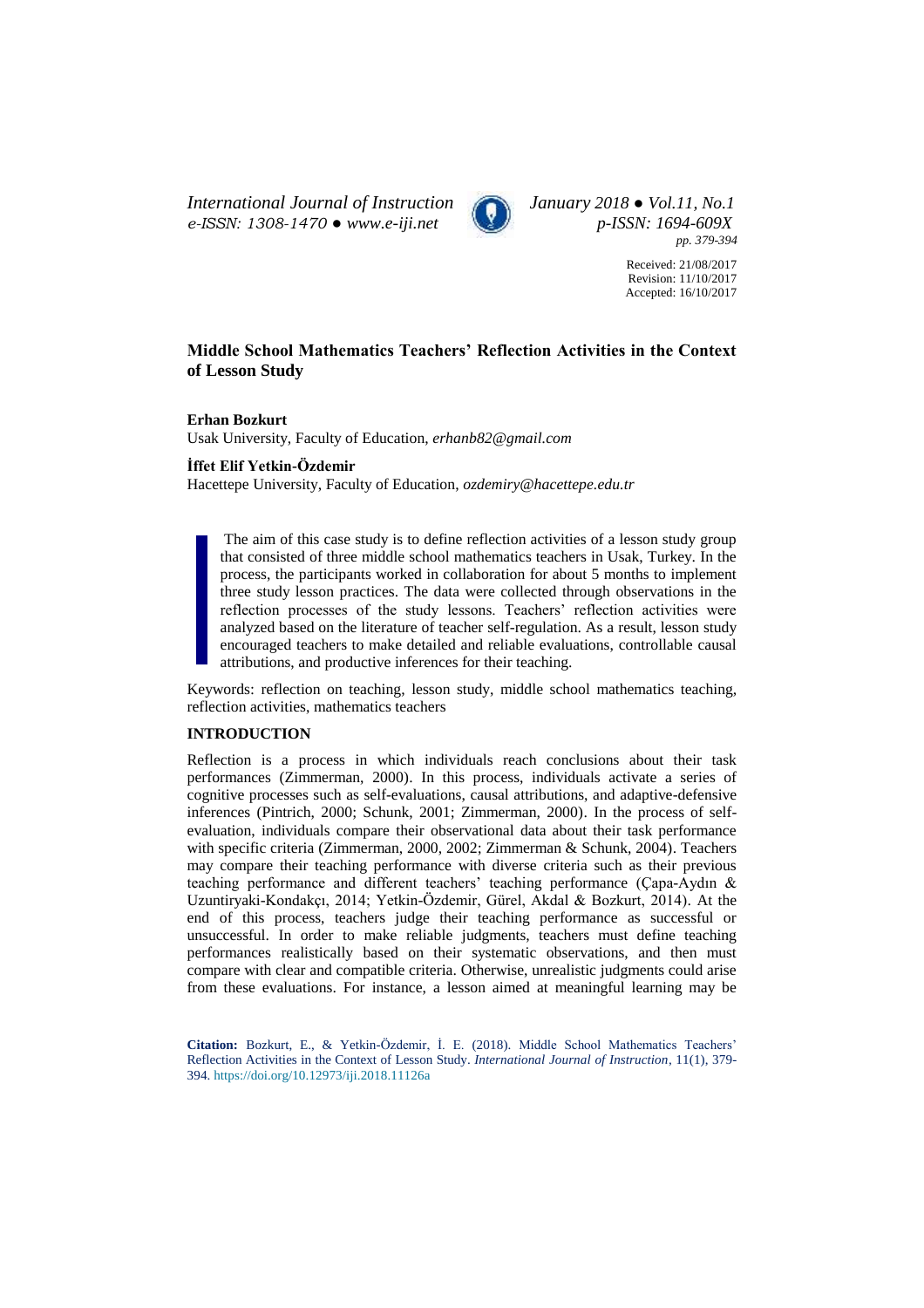evaluated based solely on a superficial criterion such as attendance rates of students rather than the quality of student responses (Yetkin-Özdemir et al., 2014).

Causal attribution is defined as a person's perceptions about the causes of successfulunsuccessful task cases (Weiner, 1985; Zimmerman, 2000, 2002). Attributions influence future task performance and motivation. Individuals who attribute failure to controllable factors like "lack of effort" are more likely to show greater performance in the following tasks (Pintrich, 2000; Schunk, 2012; Simon, 1995; Zimmerman, 2002). Therefore, teachers are expected to attribute success and failure to factors that are in their control such as choosing inappropriate instructional methods (Yetkin-Özdemir et al., 2014; Yetkin-Özdemir, Gürel, Bozkurt & Akdal, 2015).

Following these attributions, teachers make inferences about regulations they will make in the next teaching task (Çapa-Aydın & Uzuntiryaki-Kondakçı, 2014; Yetkin-Özdemir et al., 2014). Adaptive inferences, such as trying a different teaching method are important. This is because such inferences encourage individuals to improve their task strategies or to use new and probably more effective strategies. On the other hand, defensive inferences could lead individuals to refrain from making the necessary regulations and display self-restrictive behaviors (Zimmerman, 2000, 2002; Zimmerman & Schunk, 2004).

In the literature on reflection in teaching (for example Kwon & Orrill, 2007; Lin, 2001; Nathan & Knuth, 2003; Paris & Winograd, 2001; Tursini, 2012; Zakaria & Maat, 2010), the researchers frequently suggested that reflection activities help teachers to identify their own teaching problems and to improve their teaching practices. For example, Gabriele and Joram (2007) claimed that reflection activities encouraged math teachers' to focus more on student thinking processes (e.g., solution strategies, learning styles) in their reflection, to identify specific and clear criteria in their evaluations, and to develop positive affective reactions.

On the other hand, Zakaria and Maat (2010) observed that mathematics teachers were inability to use appropriate assessment criteria in their evaluations. Also, Yetkin-Özdemir et al. (2015) reported that novice mathematics teachers frequently focused on unsuccessful teaching situations and tended to explain their failure with uncontrollable factors such as poor learning skills of students, lack of teaching material, and complexity in curriculum. These studies claimed that mathematics teachers should be forced to conduct reflection activities effectively. However, the findings of these studies were frequently obtained from interview data. In order to define teachers' reflection activities in detail and realistically, there is a necessity for studies that will observe their reflection processes in their natural teaching process. The lesson study model developed in Japan (Fernandez & Yoshida, 2004; Stepanek, 2001; Yoshida, 1999) provides a suitable context for such studies.

During a lesson study cycle, teachers collaborate on a broad, student-centered goal (for example, improving students' self-efficacy in mathematics) called research theme. Teachers could plan a series of lessons called "study lesson" in a lesson study process. A volunteer group member practices study lesson in her/his classroom. Other group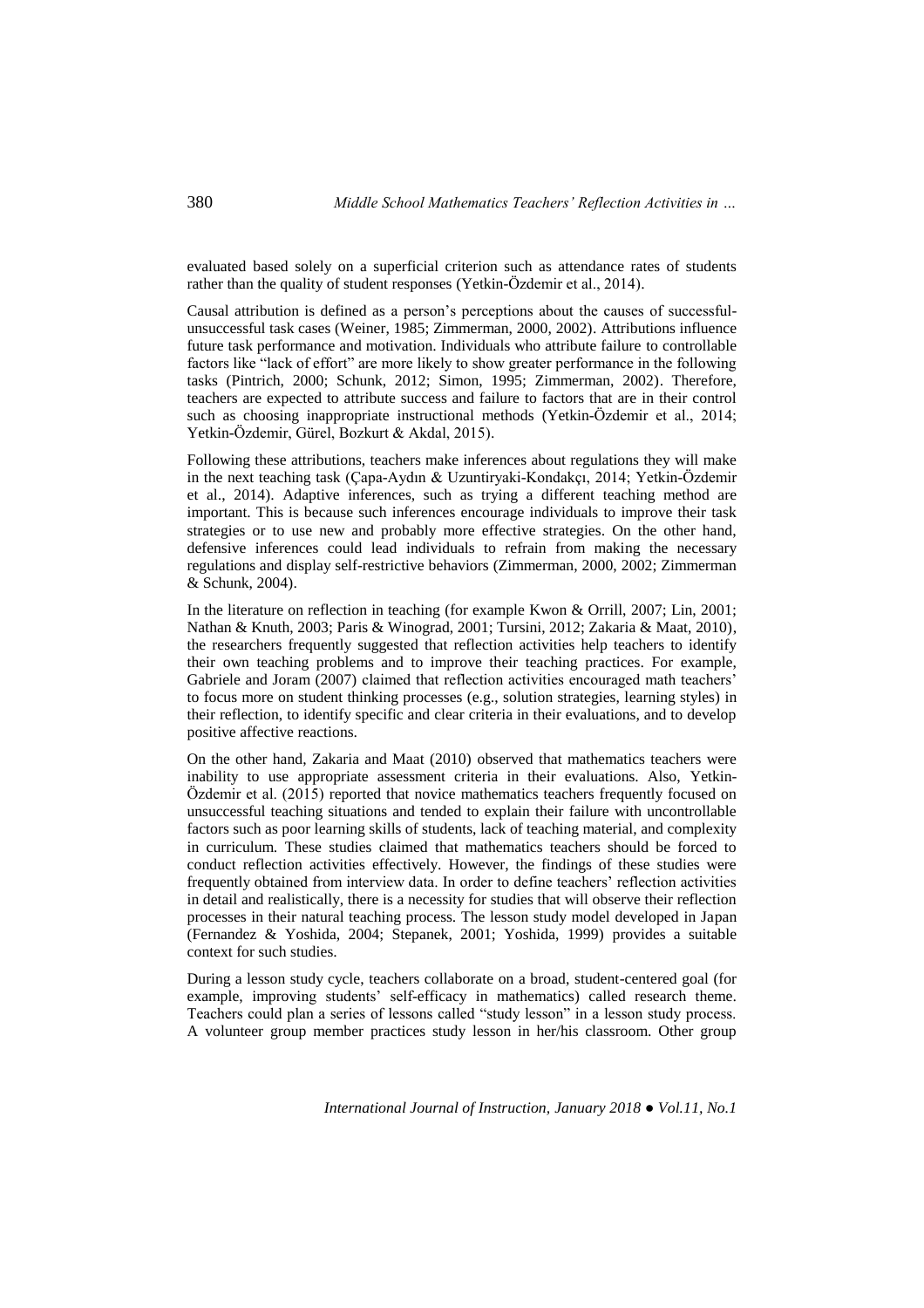members participate in this lesson as observer. Then group gathers again with the aim of sharing observations about lesson (Doig & Groves, 2011; Stepanek, Appel, Leong, Mangan & Mitchell, 2007). In reflection process, implementer teacher shares her/his evaluations with group members first. Then other group members share their ideas about strengths and weaknesses of lesson (Doig & Groves, 2011; Lewis, 2000; Stepanek, 2001; Stepanek et al., 2007; Takahashi & Yoshida, 2004). After these evaluations, solution recommendation are discussed and determined (Stepanek et al., 2007). The aim of all discussion in this process is to improve teaching, not to give feedback to implementer teacher (Doig & Groves, 2011; Saito, 2012; Takahashi & Yoshida, 2004).

Several studies (Sponsel, 2010; Wright, 2009) provided general evidences that lesson study helps teachers to analyze their teaching critically, and concentrate students' thinking processes in reflection processes. However, when the literature was reviewed, no study was encountered examining mathematics teachers' reflection activities in detail within the context of lesson study.

#### **Objective of the Study**

The objective of this study is to identify and explain reflection activities of a group of three middle-school math teachers on their mathematics teaching tasks in a lesson study process.

# **METHOD**

#### **Research Design**

This case study was conducted in the school year 2013-2014 with three middle school (5-8 grades) math teachers in Usak, Turkey. In case study design, a specific case (a person, a group, a program, etc.) is investigated holistically and in detail through multiple data collection methods (observation, interview, document analysis) (Creswell, 2007; Yin, 2003). The case in this study is the reflection activities of a lesson study group consisted of three middle-school math teachers who came together through the researchers for a total of 5-month period. The nature and focus of their evaluations, causal attributions, inferences for their mathematics teaching tasks in three study lesson practices, and whether and how these activities differ throughout the process were explored.

### **Participants and the Setting**

The fact that the lesson study is a process requiring high level of responsibility and cooperation requires that teachers who agreed to participate in the study should have a say in the determination of the teachers they will work together. For this reason, the snowball sampling method was used to determine participants.

In the process of determining participants, firstly, a middle school mathematics teacher (Nihat) recognized by the first author as having the appropriate qualifications (enthusiasm, communication skills and sense of responsibility) for the study, was interviewed. Then the second participant (Mina) was determined in accordance with this teacher recommendation. Lastly, the third participant of the study was determined in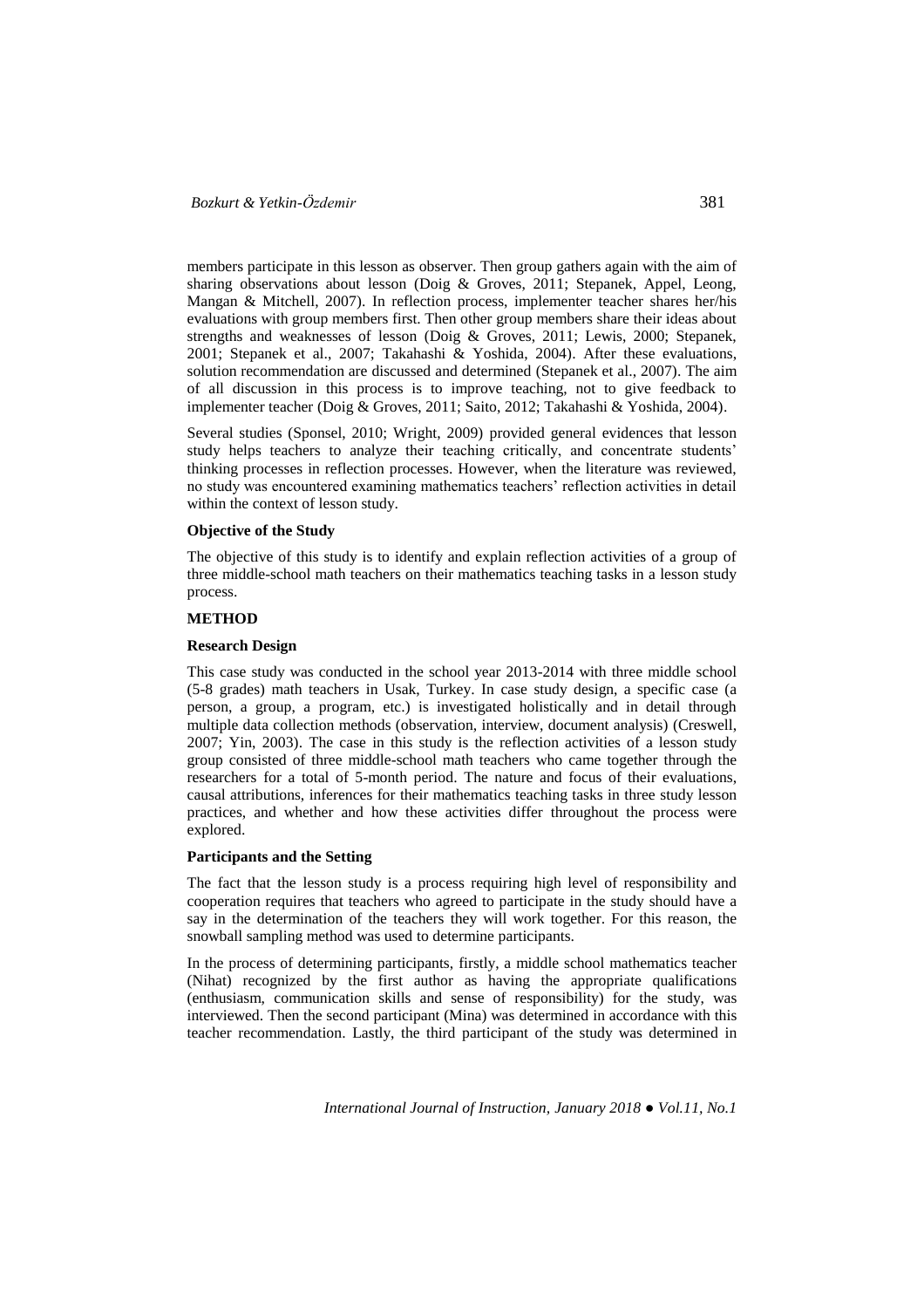accordance with the common recommendation of both teachers. The nicknames were used instead of their real names.

Nuray, Nihat and Mina had 8, 11 and 9 years of professional experience respectively. They had participated in a lesson study practice for the first time in their professional lives. Mina and Nihat were already acquainted with each other because they had worked in the same school. In addition, Nihat and Nuray have known each other through seminars they had already attended. However, Mina and Nuray came together for the first time through this study.

The participants believed that a successful math teacher must have sufficient knowledge of content first. In addition, to be successful, a math teacher must have a good knowledge of students, effective teaching methods, desire for self-improvement, and effective communication skills. They identified the most important challenges they have faced in their professional lives as financial impossibilities of the schools, inadequate support from the school administrations, and reluctance of the students to learn mathematics. As a mathematics teacher, Mina, Nuray and Nihat identified their most successful attributes in communication skill, classroom management and knowledge of technology respectively. On the other hand, they identified their weakest attributes as lack of classroom management and reading-research skills and inability to use different teaching methods and materials effectively.

Mina believed that students must learn mathematics in a meaningful way. She stated that use of concrete material in mathematics lesson is important. However, she could not take enough time to use material in their lessons because of high expectations of parents and students' for success in national examinations. On the other hand, Nuray believed that students must solve many math questions-problems in class and home in order to be successful in mathematics learning.

# **Lesson Study Process**

In the lesson study process, they discussed on the most important problems they had encountered in their mathematics classes to identify their research theme first. At the end of the discussion, they identified their research theme as "student-centered education and meaningful learning". Then, they started working on study lesson practices.

In three study lesson practices, they focused on the topics of "measuring time (5th grade)", "solving first degree linear equations with one unknown" (6th grade), and "creating parallelograms" (5th grade) respectively. They collaboratively planned the lessons in three phases as warming up, main, and practicing. Each lesson was implemented by a different group member in his/her own classes. All group members participated in these lessons as an observer. Then, they met again to reflect the lessons. In the reflection processes, at first, the group members shared their opinions and recommendations respectively. Later, they watched video recordings of lessons, and made evaluations and judgments about strengths and weakness of the lessons. Finally, they drew conclusions for next study lesson process.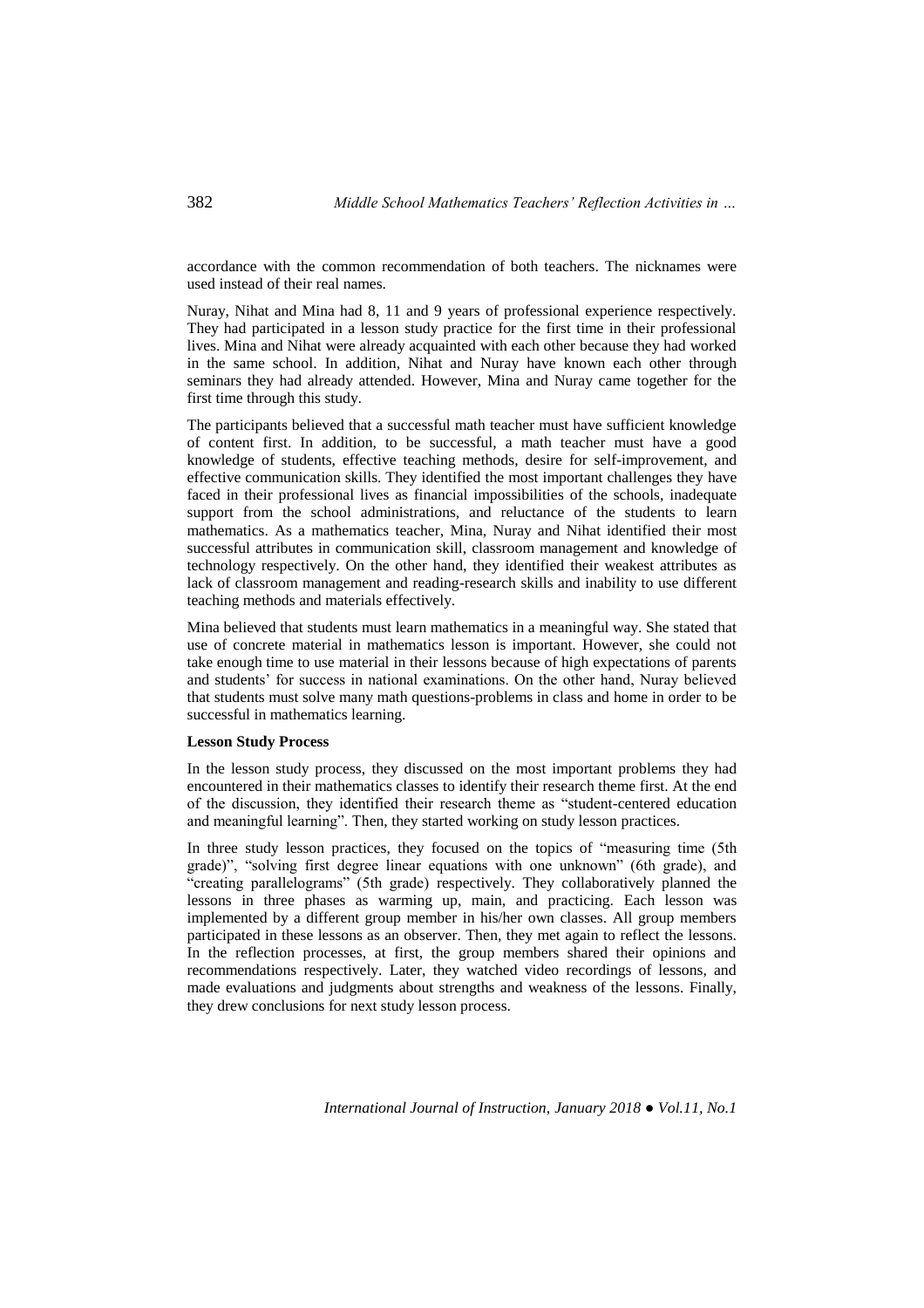Because of the participants' lack of knowledge and experience about conducting lesson study, the researchers undertook a number of responsibilities in the process:

- Guiding and providing information the group members when they need it
- Managing discussions, and encouraging group members to share their suggestions and observations with the group
- Arranging the meeting place and providing required materials (computer, projector, video camera, etc.)
- Recording the lessons with a video camera and editing the records for review in reflection meetings

#### **Data Collection Methods**

The data were collected through observations in the six reflection meetings. The first author observed all the meetings by using an open-ended observation form, which was developed by the researchers considering the literature on lesson study (for example Fernandez & Yoshida, 2004; Stepanek et al., 2007) and teacher self-regulation (Çapa-Aydın & Uzuntiryaki-Kondakçı, 2014; Yetkin-Özdemir et al., 2014; Yetkin-Özdemir et al., 2015). In this way, the teachers' reflection activities were recorded in terms of focus (e.g. warm up activities, main activities, practicing) and nature (e.g. adaptive, defensive). In addition, all the meetings were recorded by using a video camera to observe verbal and nonverbal (gestures, facial expressions, etc.) interactions between them.

### **Data Analysis**

In the analysis process, firstly, the video records (total of 507 minutes) were transcribed. Then, the data were coded by using a data analysis framework (see Table 1) developed by the researchers based on the literature on teachers' reflection processes (for example Çapa-Aydın, Sungur & Uzuntiryaki, 2009; Çapa-Aydın & Uzuntiryaki-Kondakçı, 2014; Yetkin-Özdemir et al., 2014; Yetkin-Özdemir et al., 2015).

| anie |  |
|------|--|
|------|--|

| Data analysis framework |                                                                     |  |  |  |
|-------------------------|---------------------------------------------------------------------|--|--|--|
| <b>Themes</b>           | Explanation                                                         |  |  |  |
| Evaluation              | Comparing teaching performance with a criteria and making judgments |  |  |  |
|                         | ( <i>i.e.</i> , success or failure)                                 |  |  |  |
| Scope                   | General assessment of lesson                                        |  |  |  |
|                         | A phase of lesson ( <i>i.e.</i> , warming up)                       |  |  |  |
|                         | An activity within a lesson phase                                   |  |  |  |
| Criterion               | Student performances (e.g., response rate of students)              |  |  |  |
|                         | The research theme                                                  |  |  |  |
|                         | Routine teaching methods/behaviors                                  |  |  |  |
|                         | Teaching methods/behaviors in previous study lesson                 |  |  |  |
| Causal Attribution      | Determining causes of successful and unsuccessful cases             |  |  |  |
| Focus                   | Successful teaching situations                                      |  |  |  |
|                         | Unsuccessful teaching situations                                    |  |  |  |
| Controllability         | Controllable                                                        |  |  |  |
|                         | Uncontrollable                                                      |  |  |  |
|                         |                                                                     |  |  |  |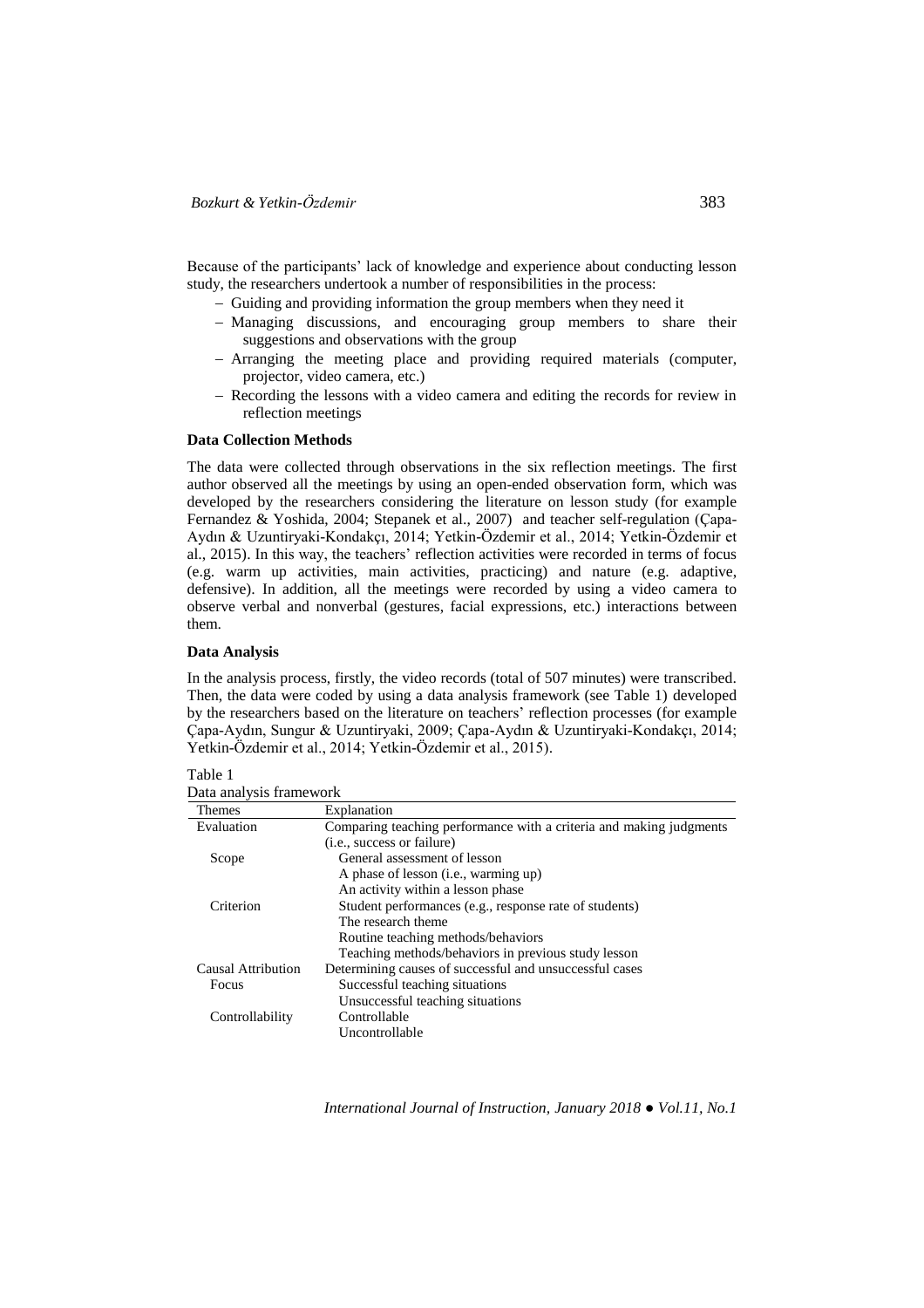| Inference | Deciding on changes to be made in the next study lesson |
|-----------|---------------------------------------------------------|
| Focus     | Planning activities/behaviors                           |
|           | Teaching methods/behaviors                              |
| Nature    | Adaptive                                                |
|           | Defensive                                               |

In the coding process, their reflection activities (evaluation, causal attribution, and inference) performed as a group for the different dimensions of the lessons (e.g. warming up or main activity) were coded separately. Then the relevant codes (for example, the codes related to their attribution activities) were brought together and examined in detail so that sub-concepts that identify the nature and functioning of their reflection activities were obtained. These coding workings were conducted separately for each reflection process. Following these workings, a comparative analysis of the data was conducted to identify the changes in their reflection processes.

# **FINDINGS**

#### **Not Making Activity-Based Evaluations**

It was observed that while teachers were making evaluations in three reflection processes, similarly, they focused on the warming up, main phases, and general success situations of the lessons. They did not make any evaluation for practicing phases. In addition, they preferred to evaluate all activities in a lesson phase totally. For example, in the first reflection process that they focused on "measuring time", they preferred to evaluate the four activities in the phase of warming up totally, not separately:

> Mina: …We think that the [phase of] warming up is successful Nihat: Yeah, I think so too Mina: [Student] participation was good there Nihat: Warming up was success Mina: …Because we took into account participation rate Nihat: So, it was good. I think we did not have any problem in the warming up Mina: We were able to attract students' attention Nihat: I think so. It was good enough, yes... (Study Lesson I-Reflection Meeting I)

#### **Making Different Evaluations with Multiple Criteria**

It was observed that while the teachers were evaluating warming up phases, they used criteria based on students' performance (responses and participation rate of the students). In addition to these criteria, they used the criteria of the research theme, routine teaching methods/behaviors, and teaching methods/behaviors in previous study lesson to evaluate the main phases and general success situations of the lessons. By using these different criteria, they made different evaluations for the same lesson dimension. For example, in the third reflection process, they defined the main activity as unsuccessful by taking into account student responses. They thought that students were not able to make a clear and correct explanation about creating parallelograms: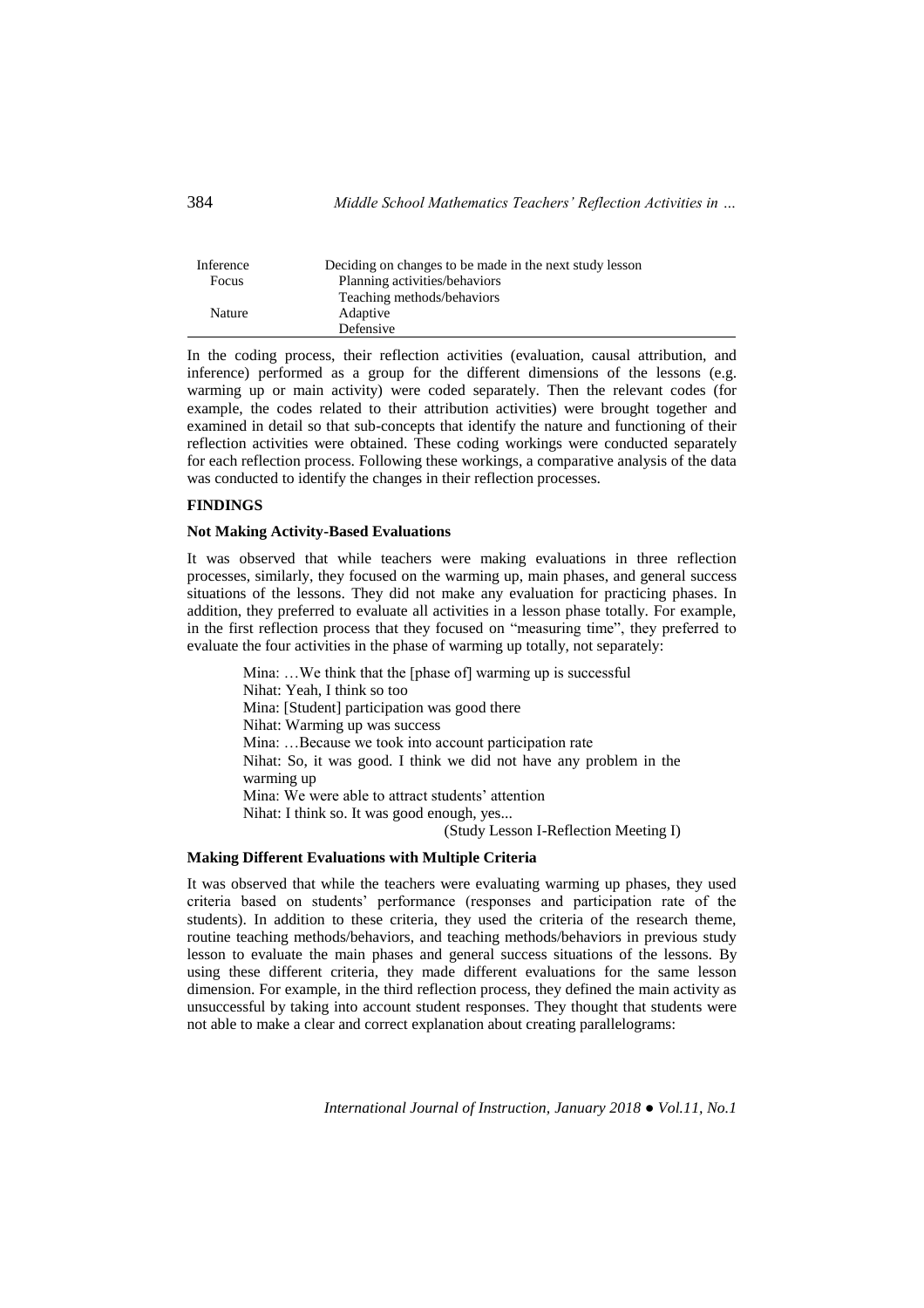Nihat: … Now we were cluttered Mina: Yeah, you (Nihat) said that you (the students) could use different [solution] methods in main activity Nihat: …Actually, many students raised their hands Nuray: Yes, so many hands Nihat: But why not? Nuray: There is nothing to do Nihat: Exactly…

### (Study Lesson III-Reflection Meeting I)

However, they defined this activity as successful by comparing with their research theme. They thought that they implemented this activity in accordance with their research theme (meaningful learning and student-centered education):

> Mina: …You really tried to teach the lesson by encouraging students to talk as much as possible Nihat: We encouraged them to talk Mina: You really paid attention to it Nihat: I paid great attention, yes Nuray: I think it (the lesson) was very successful in this sense Nihat: Yes…

(Study Lesson III-Reflection Meeting I)

# **Attributing Failure to a Variety of Factors**

consistent with our goal…

It was observed that the teachers made attributions focused only on unsuccessful teaching situations in the first two reflection processes. However, in the third reflection process, they also made uncontrollable attributions for successful teaching situations. In their attributions focused successful, they underlined subject content and their planning activities. Teachers defined "creating parallelograms" as an advantageous subject in terms of using teaching materials because of the visual content it has. In addition, they believed that their effective planning activities also affected the success of this lesson positively:

> Nuray: … At first, we hesitated to choose this subject, but we actually made a good choice Nihat: Yeah Nuray: Actually, the lesson is advantageous in terms of using [teaching] materials Nihat: Our hand was strengthened Nuray: Yes, it was a good choice because of its visibility (Study Lesson III-Reflection Meeting I) Nihat: ... I think when we compare it with the first study lesson; we have made progress. You know we determined a [research] theme. We aimed meaningful learning. I believe that we have made progress towards that goal. Now we are close to our goal. Our plan was

> > (Study Lesson III-Reflection Meeting I)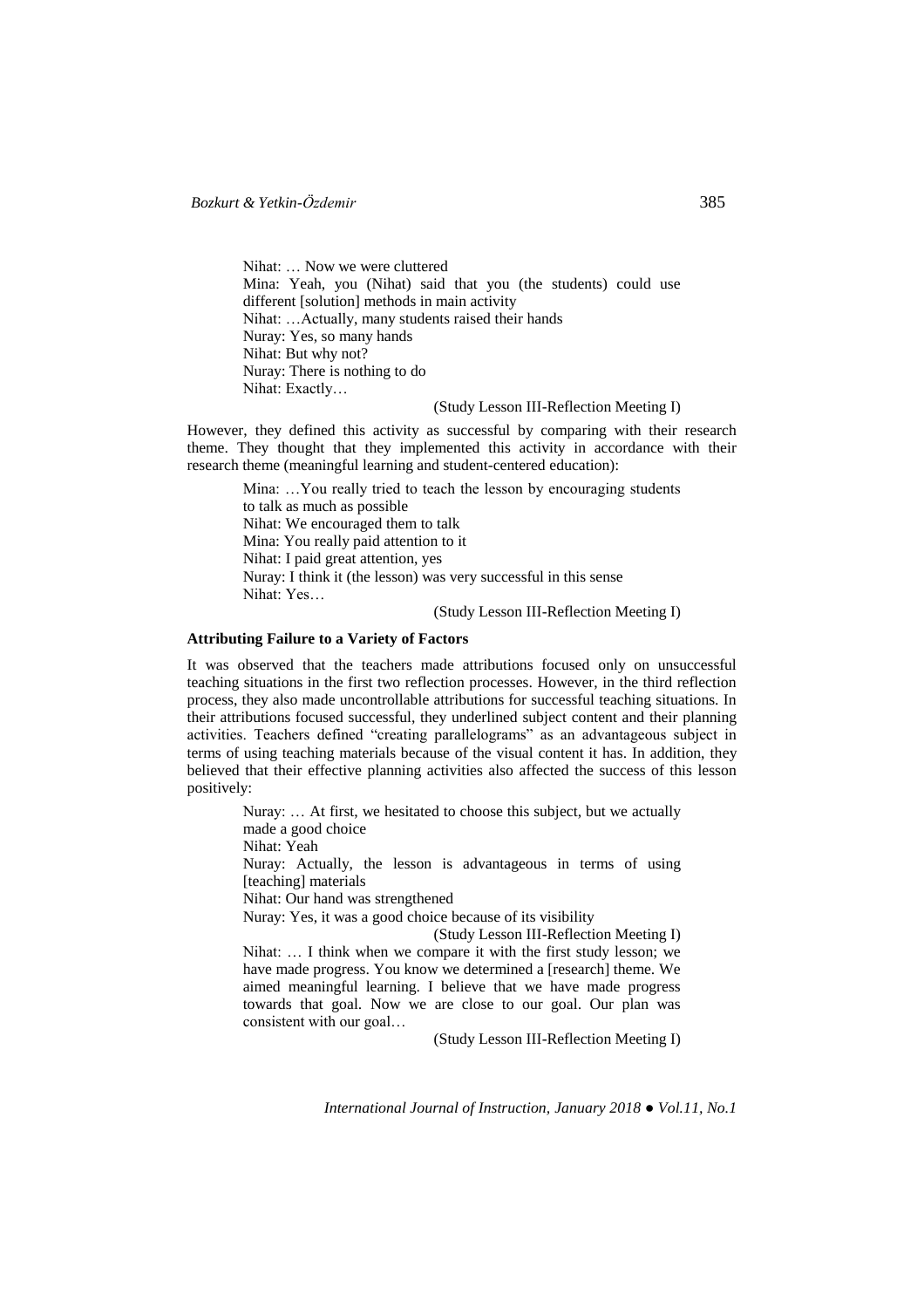On the other hand, they attributed causes of the unsuccessful teaching situations to a variety of factors that were under or not under their control. The attributions of the teachers in the three reflection processes are presented in Table 2.

| able |  |
|------|--|
|------|--|

Causal attributions of the teachers for unsuccessful teaching

| Controllability | Attribution                                                          | $\mathfrak{D}$ | 3 |
|-----------------|----------------------------------------------------------------------|----------------|---|
| Uncontrollabl   | Lack of knowledge-experience about lesson study                      |                |   |
| e               | Teaching routines                                                    |                |   |
|                 | Lack of teaching experience about subject                            |                |   |
|                 | Uncontrolled time losses-limited time                                |                |   |
|                 | Workload                                                             |                |   |
|                 | High difficulty level of the subject                                 |                |   |
|                 | Camera-observer effect                                               |                |   |
|                 | Lack of prior knowledge of students                                  |                |   |
| Controllable    | Not behaving creatively-originally                                   |                |   |
|                 | Determining excessive lesson content                                 |                |   |
|                 | Inadequate individual preparations                                   |                |   |
|                 | Loss of motivation                                                   |                |   |
|                 | Unsystematic workings in the planning process                        |                |   |
|                 | Inadequate planning on concrete materials                            |                |   |
|                 | Not planning potential situations in detail                          |                |   |
|                 | Planning extremely difficult questions-problems                      |                |   |
|                 | Not planning time usage in detail                                    |                |   |
|                 | Not planning teaching activities in detail                           |                |   |
|                 | Lacking of pre-implementation                                        |                |   |
|                 | Not reviewing lesson plan in detail                                  |                |   |
|                 | Implementing of lesson plan wrongly-incomplete                       |                |   |
|                 | Working without collaboration                                        |                |   |
|                 | Negative motivation (anxiety) of implementer teacher                 |                |   |
|                 | 1: First study lesson, 2: Second study lesson, 3: Third study lesson |                |   |

Their attributions focused on unsuccessful teaching situations related to factors that were under their control. There had been a decrease in the number of attributions for the uncontrollable factors in the process. One of the prominent factors among their uncontrollable attributions is camera-observer effect. In the second and third reflection process, they stated that the camera and observers in the class negatively affected the students. Therefore, the students were not able to demonstrate their actual performances in these lessons:

> Mina: ...I thought that they failed because they were not able to focus much.

> You know people feel anxious in front of the camera, and there were three teachers (group members). Is that why they were not able to focus?

> Nuray: Yes, sitting on the front desk affected them (the students) negatively

Nihat: Did it affect them?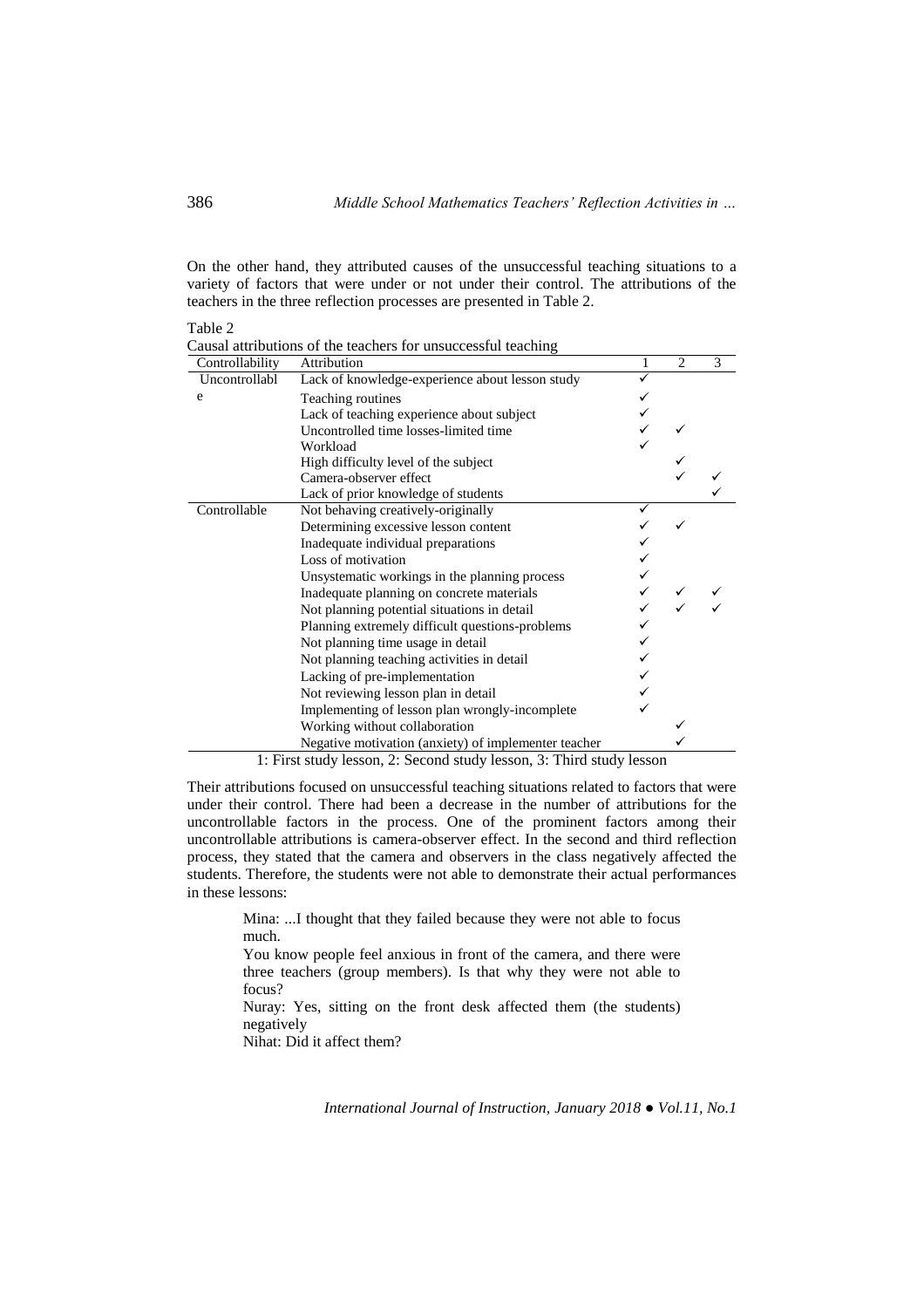Nuray: Yes Mina: I sat in the rearmost desk in the previous one [preimplementation], did not I? Nuray: Yes, you did Mina: For this reason they may had been comfortable. Nuray: Yes, many students watched us in this lesson (the  $3<sup>rd</sup>$  study lesson) Mina: Yes Nuray: Many students watched us to understand what we were writing (referring observation notes)…

(Study Lesson III-Reflection Meeting I)

One of the prominent factors among their controllable attributions is planning potential situations. They thought that they did not focus on possible student-teacher responses in the planning processes. Therefore, the implementer teachers failed to give appropriate responses in the chaos moments:

> Mina: …Why did I get so worried? Because, I think, I had difficulty in guiding students, especially in the main activity (focused on solution of first-degree linear equations [5+a=12]). I thought the student would subtract five from both sides [of the equation] but did not able to. I panicked at that moment.

> Nihat: You panicked. I've said before, the most important weakness of this plan is possible teacher responses Nuray: Yes…

> > (Study Lesson II-Reflection Meeting II)

#### **Making Adaptive Inferences**

It was observed that, in the reflection processes, the teachers had similarly produced a wide variety of results for their planning and teaching behaviors. Their inferences in the three reflection processes are presented in Table 3.

Table 3

Teachers' inferences for planning and teaching behaviors

|          | 7                                        |               |   |  |
|----------|------------------------------------------|---------------|---|--|
| Focus    | Inferences                               | $\mathcal{D}$ | 3 |  |
| Planning | Behave creatively-originally             |               |   |  |
|          | Determine simpler lesson content         |               |   |  |
|          | Be open to new ideas                     |               |   |  |
|          | Increase individual performance          |               |   |  |
|          | Plan concrete materials in more detail   |               |   |  |
|          | Focus on planning main activity          |               |   |  |
|          | Plan teaching activities in more detail  |               |   |  |
|          | Determine simpler questions-problems     |               |   |  |
|          | Conduct a pre-implementation             |               |   |  |
|          | Write simple and clear sentences in plan |               |   |  |
|          | Plan potential situations in more detail |               |   |  |
|          | Be more selective to determine materials |               |   |  |
|          |                                          |               |   |  |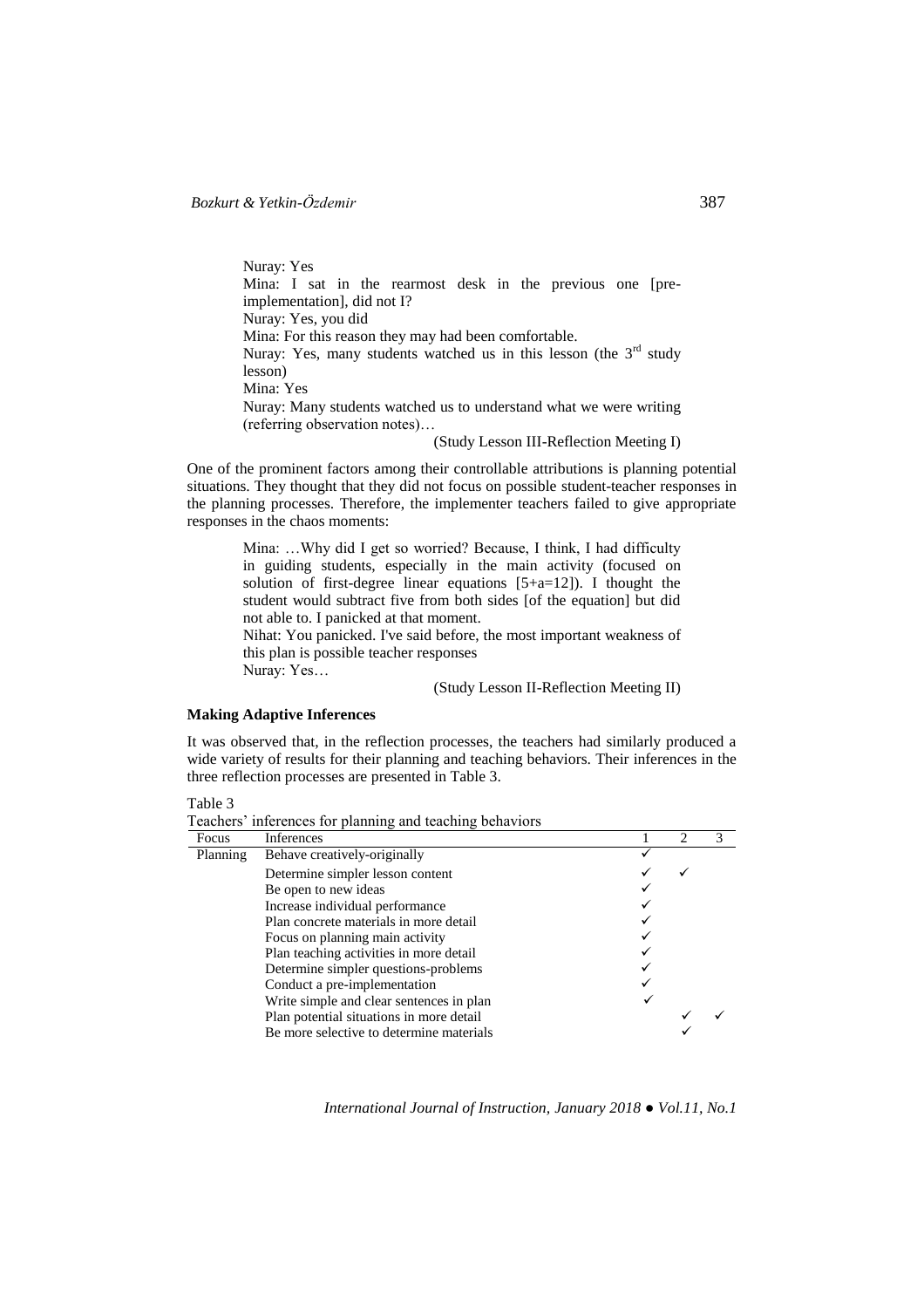|          | Work in cooperation                                                                                                                                                                                                                                                                            |  |  |
|----------|------------------------------------------------------------------------------------------------------------------------------------------------------------------------------------------------------------------------------------------------------------------------------------------------|--|--|
|          | Choose a subject that is more compatible with research theme                                                                                                                                                                                                                                   |  |  |
| Teaching | Talk less                                                                                                                                                                                                                                                                                      |  |  |
|          | Guide and support students in learning                                                                                                                                                                                                                                                         |  |  |
|          | Provide more opportunity for students to talk                                                                                                                                                                                                                                                  |  |  |
|          | Create a discussion environment                                                                                                                                                                                                                                                                |  |  |
|          | Keep calm during teaching                                                                                                                                                                                                                                                                      |  |  |
|          | Observe yourself and students                                                                                                                                                                                                                                                                  |  |  |
|          | Use concrete materials                                                                                                                                                                                                                                                                         |  |  |
|          | 1. $\Gamma$ and $\Gamma$ is a set of $\Gamma$ and $\Gamma$ and $\Gamma$ is a set of $\Gamma$ and $\Gamma$ and $\Gamma$ is a set of $\Gamma$ is a set of $\Gamma$ is a set of $\Gamma$ is a set of $\Gamma$ is a set of $\Gamma$ is a set of $\Gamma$ is a set of $\Gamma$ is a set of $\Gamma$ |  |  |

1: First study lesson, 2: Second study lesson, 3: Third study lesson

One of the prominent inferences about planning behavior is determining simpler lesson content:

> Mina: ...In the next planning process, I will always recommend choosing lesson content in the simplest way. [Implementer] teacher do not worry about how I will teach this intense lesson content in 40 minutes. Clear, less, and in essence [lesson content]. Then [implementer] teacher can be more comfortable Nihat: Also, we can observe lesson easier Mina: Yes…

# (Study Lesson II-Reflection Meeting II)

Another important inference about planning behavior is behaving creatively-originally. They decided to prepare original teaching materials without being overly committed to internet resources and textbooks in the next planning processes:

> Nihat: …I mean, we must think more originally in the next Nuray: Yes

Nihat: Let us not get in trouble. I understand that here. For example, instead of searching in the internet, let us prepare our own materials Nihat: Absolutely I agree…

### (Study Lesson I-Reflection Meeting I)

One of the prominent inferences about teaching behavior is using concrete materials. They made a decision to make more benefit from concrete teaching materials in their mathematics class

> Nuray: ...I had never thought using [concrete teaching] material would be so effective. Even a very unsuccessful student succeeded drawing the parallelogram in finally.

Nihat: Yes

Nuray: And they were drawing very well on their dotted paper Nihat: As you said, it was not an easy task [for students] Nuray: Not easy, really. He (the unsuccessful student) examined it (parallelogram) in his own hands [with geometry strips] and saw it on the geometry board. He understood how a parallelogram could be draw systematically. Maybe he did not understand it at first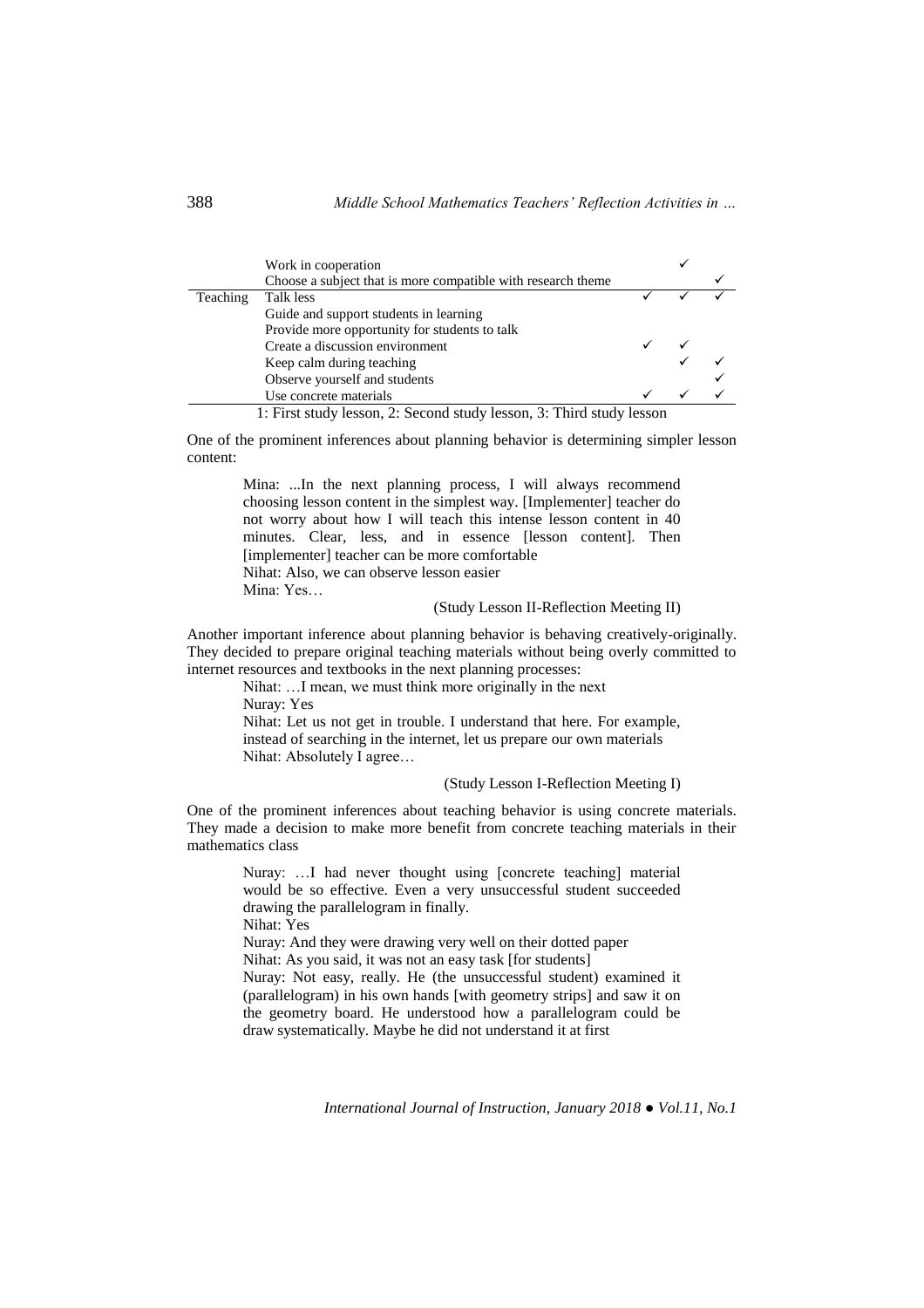Nihat: But he was able to draw it Nuray: Yes Nihat: If you talk to him for two hours, maybe you will not be able to create that effect in 5 five minutes (the time of using concrete materials of him) Nuray: Yes Nihat: Even if you talk to him for 2 hours, you still cannot be successful Mina: Absolutely I agree Nuray: When we teach with old method (lecture method) student Mina: They (student) learn nothing Nihat: But we think we are successful, right? Nuray: We think we are successful but actually, we persuade ourselves Mina: Yes…

(Study Lesson III-Reflection Meeting II)

When the inferences that they had made throughout the whole process were examined, it was seen that all of them are adaptive. In the three reflective processes, the teachers, similarly, did not make any defensive inferences, which withdrew them from planning activities.

# **DISCUSSION**

This study focused on a group of teachers' reflection activities on their mathematics teaching practices in a lesson study process. Teachers' reflection activities were defined and analyzed based on the literatures on self-regulation (Pintrich, 2000; Schunk, 2012; Zimmerman, 2000, 2002; Zimmerman & Schunk, 2004) and teacher regulation (Bembenutty, 2007; Çapa-Aydın et al., 2009; Çapa-Aydın & Uzuntiryaki-Kondakçı, 2014; Randi, 2004; Taylor, 1994; Yetkin-Özdemir et al., 2014). Teachers' reflection activities were analyzed under three major themes: (i) evaluation, (ii) causal attribution, (iii) inference.

Teachers' evaluation activities were analyzed in terms of scope they focused (i.e., lesson phase, teaching activity) and criteria (i.e., research theme, routine teaching methods/behaviors) they used. The findings indicated that the teachers made holistic and superficial evaluations for the phases (warming up, main, and practicing) of the lessons, and had difficulty in making detailed evaluations based on activity. They preferred to use multiple criteria when they were assessing. Therefore, they defined same lesson phases or teaching activities as successful and unsuccessful. In the planning processes, the teachers might unable to identify clear goals and success criteria. Therefore, they might unable to make focused and detailed observations and collect reliable data about their performance. For this reason, they might unable to obtain the data that will enable them to decide whether they have achieved their goals.

Another important finding is that during the evaluation processes they did not focused on the practicing phases of the lessons. They might not be giving importance to this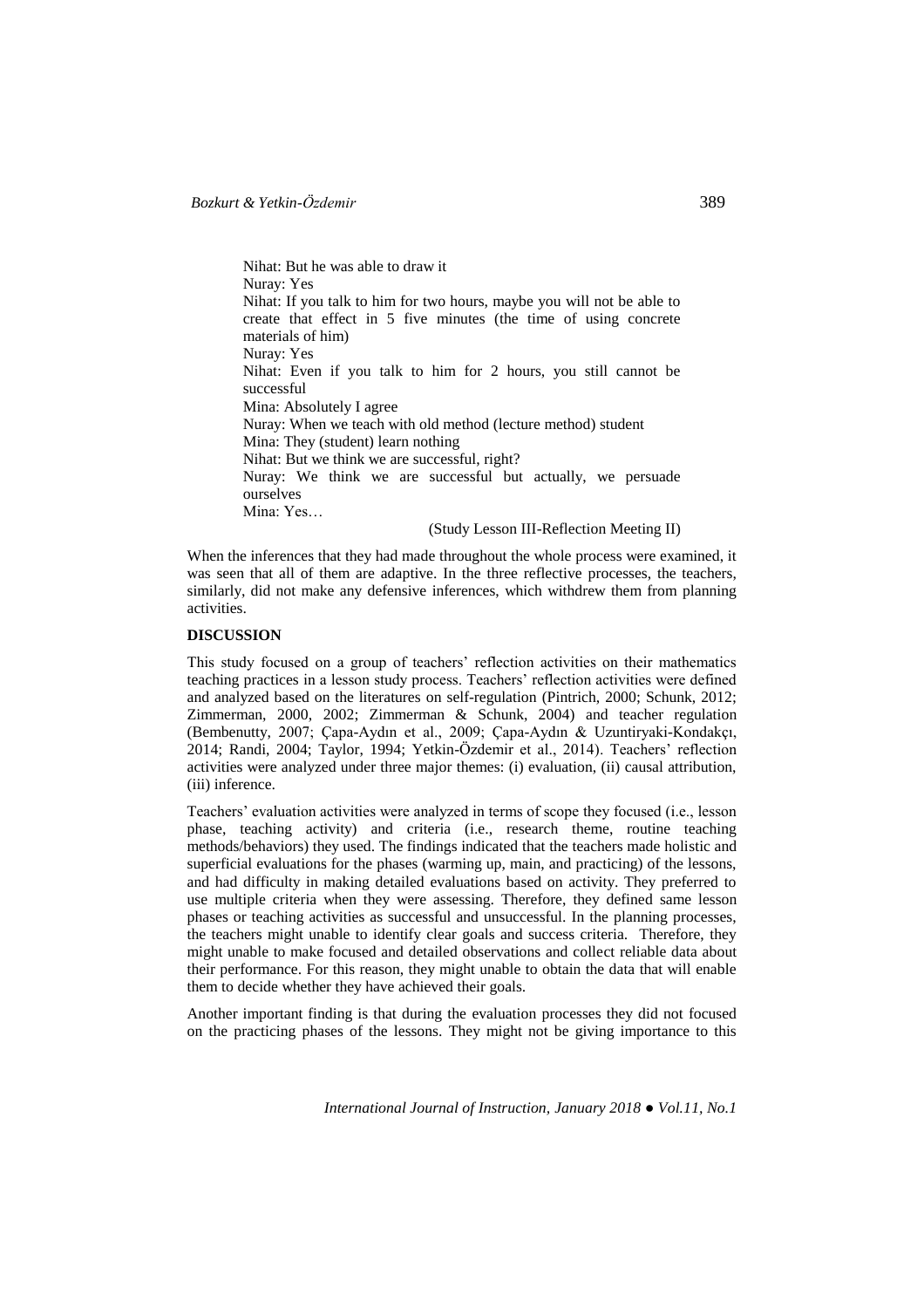lesson phase. The observations on planning processes indicated that they planned the practicing phases with the aim of filling the time remaining from planning of warming up and main phases. Therefore, they might not need to make an evaluation for this lesson phase.

On the other part, the teachers' causal attribution activities were analyzed in terms of the focus (successful-unsuccessful teaching situations) and controllability (controllable, uncontrollable). The results indicated that the teachers tended to make attribution for failure. They attributed their failures to a variety of factors that are controllable and uncontrollable, but mostly controllable. In addition, they related their failure to the factors that were under their control. Yetkin-Özdemir et al. (2015) similarly observed that novice middle-school mathematics teachers focused on unsuccessful teaching situations in their attribution process, while their attributions of unsuccessful teaching situations were largely uncontrollable. The differences on the characteristics of the participants that is working with novice teachers versus experienced teachers may be one of the reason for the difference observed among the attributions. Additionally, working together as a group in a lesson study context might also led them to focus on the factors that they could control.

The findings also showed that there had been a decrease in their uncontrollable attributions in process. In other words, as they engaged with lesson study activities, the teachers related failure to themselves more. This may be due to the opportunities (e.g., working in collaboration, spending a significant time to reflect on their performances) that lesson study model provide to the teachers. Lesson study allows teachers to design their own instructional materials and lesson plans collaboratively, to implement them in their own classrooms, and evaluate their plans as a group. These lesson study activities might encourage the teachers to attribute the failing aspects of lesson plans that were under their full responsibility to themselves.

The teachers' attributions were closely related to their inferences. In this study, teachers' inference activities were analyzed in terms of the focus (i.e., decisions for plans, decisions of future implementations) and nature (adaptive vs. defensive). The findings showed that the teachers made various a variety of conclusions with regard to their planning activities (i.e., determining simpler lesson content) and teaching behaviors (i.e., keeping calm in the teaching process) in the course of the next research lesson. All inferences observed throughout the lesson study were completely adaptive. In other words, the teachers did not made any defensive inferences. During the reflection processes, the teachers had consistently made constructive-positive inferences to get more effective planning and implementing in the next study lesson process.

Cyclical activities that lesson study includes might had an effect on this result. In this study, in parallel with the original format, the teachers were expected to conduct a new study lesson practice in line with the same research theme (meaningful learning and student centered education) after they had finished their reflection activities. Following the detailed evaluations and causal attributions they had made in a study lesson process, they were able to make important inferences regarding the deficiencies on their planning activities and teaching methods/behaviors. Similarly, it was observed by Kwon and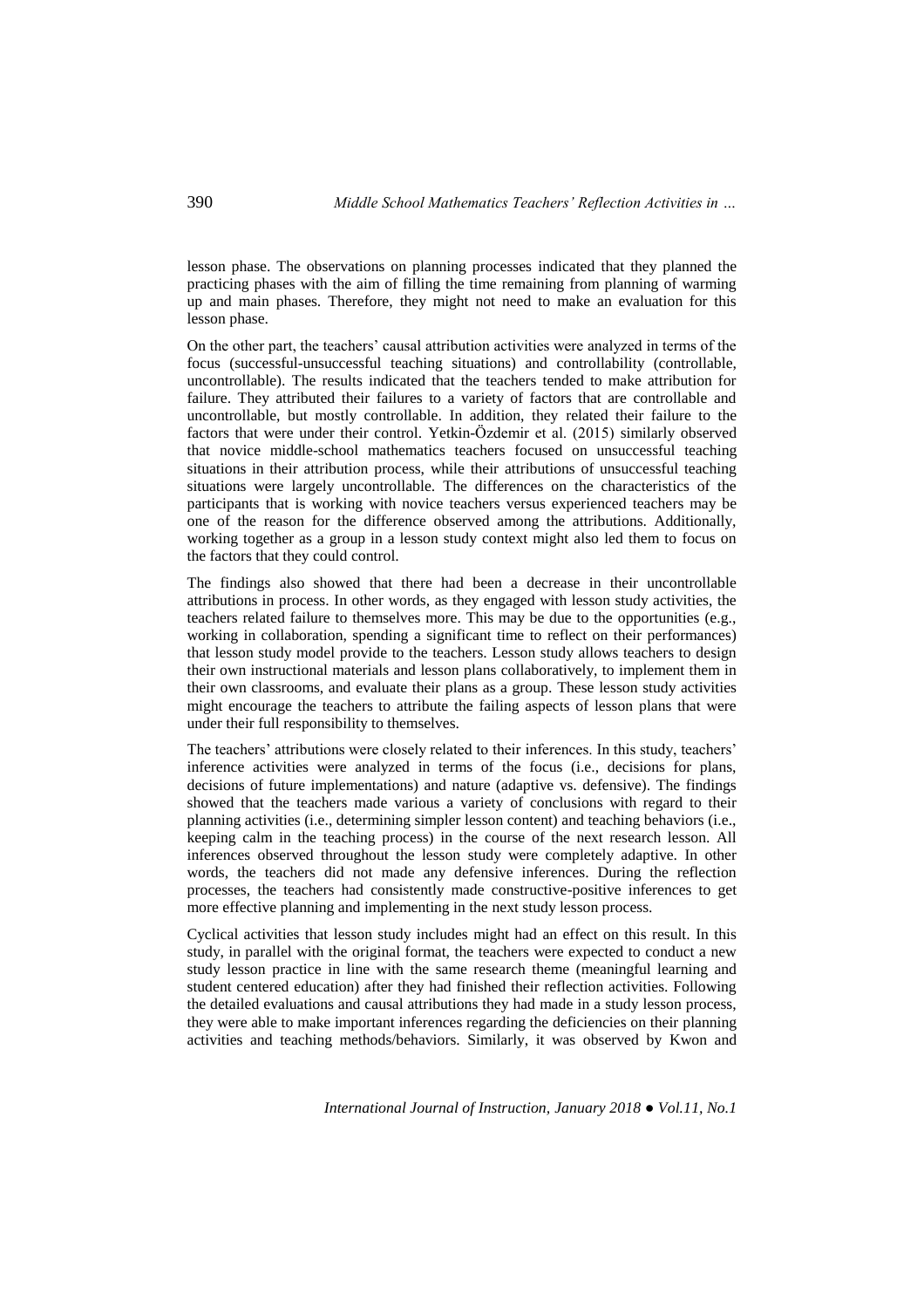Orrill (2007) that video reflection activities that were regularly conducted lead to an increase in adaptive inferences.

### **CONCLUSION**

In this study, it was concluded that lesson study encourages teachers to conduct reflection activities (evaluation, causal attribution and inference) effectively. Lesson study seems to have the potential in supporting teachers to make detail, comprehensive and reliable evaluations of their teaching, and to make causal attributions and adaptive inferences that are productive for their future teaching tasks. This conclusion is in agreement with the studies of Meyer (2006), Sponsel (2010) and Wright (2009). In these studies, mathematics teachers stated that lesson study encouraged them for selfevaluation (Meyer, 2006; Sponsel, 2010) and led them to make decisions towards improving their teaching by increasing their awareness of their own teaching practices (Meyer, 2006).

However, this study is limited to the findings obtained from three middle school mathematics teachers having had approximately 10 years of professional experience and worked in the central schools in a small province in Turkey. This study was also conducted within a limited time, approximately about 5 months. There is a need for long-term studies including teacher groups with different professional experiences in different educational regions. Reflection activities help teacher to identify their strengths and weaknesses as a math teacher, and contribute them to self-improvement (Zakaria  $\&$ Maat, 2010). Through such studies, these important activities and the effects of the lesson study on these activities can be made more understandable.

# **ACKNOWLEDGEMENTS**

This article is a part of the first author's doctoral dissertation entitled as "Investigation of Middle School Mathematics Teachers' Group-Based Self-Regulation of Instructional Activities in the Context of Lesson Study Model", presented at Hacettepe University Graduate School of Educational Sciences, in 2015.

# **REFERENCES**

Bembenutty, H. (2007). Teachers' self-efficacy and self-regulation. *Academic Exchange Quarterly, 11*(1), 155-161.

Creswell, J. W. (2007). *Qualitative inquiry and research design: Choosing among five approaches* (2. ed.). London: Sage.

Çapa-Aydın, Y., Sungur, S., & Uzuntiryaki, E. (2009). Teacher self regulation: Examining a multidimensional construct. *Educational Psychology, 29*(3), 345-356.

Çapa-Aydın, Y., & Uzuntiryaki-Kondakçı, E. (2014). Öğretmen özdüzenlemesi [Teacher self regulation]. In G. Sakız (Ed.), *Öz-düzenleme: Öğrenmeden öğretime özdüzenleme davranışlarının gelişimi, stratejiler ve öneriler [Self-regulation: The development, strategies, and recommendations of self-regulating behaviors in learning and teaching]* (pp. 218-230). Ankara: Nobel.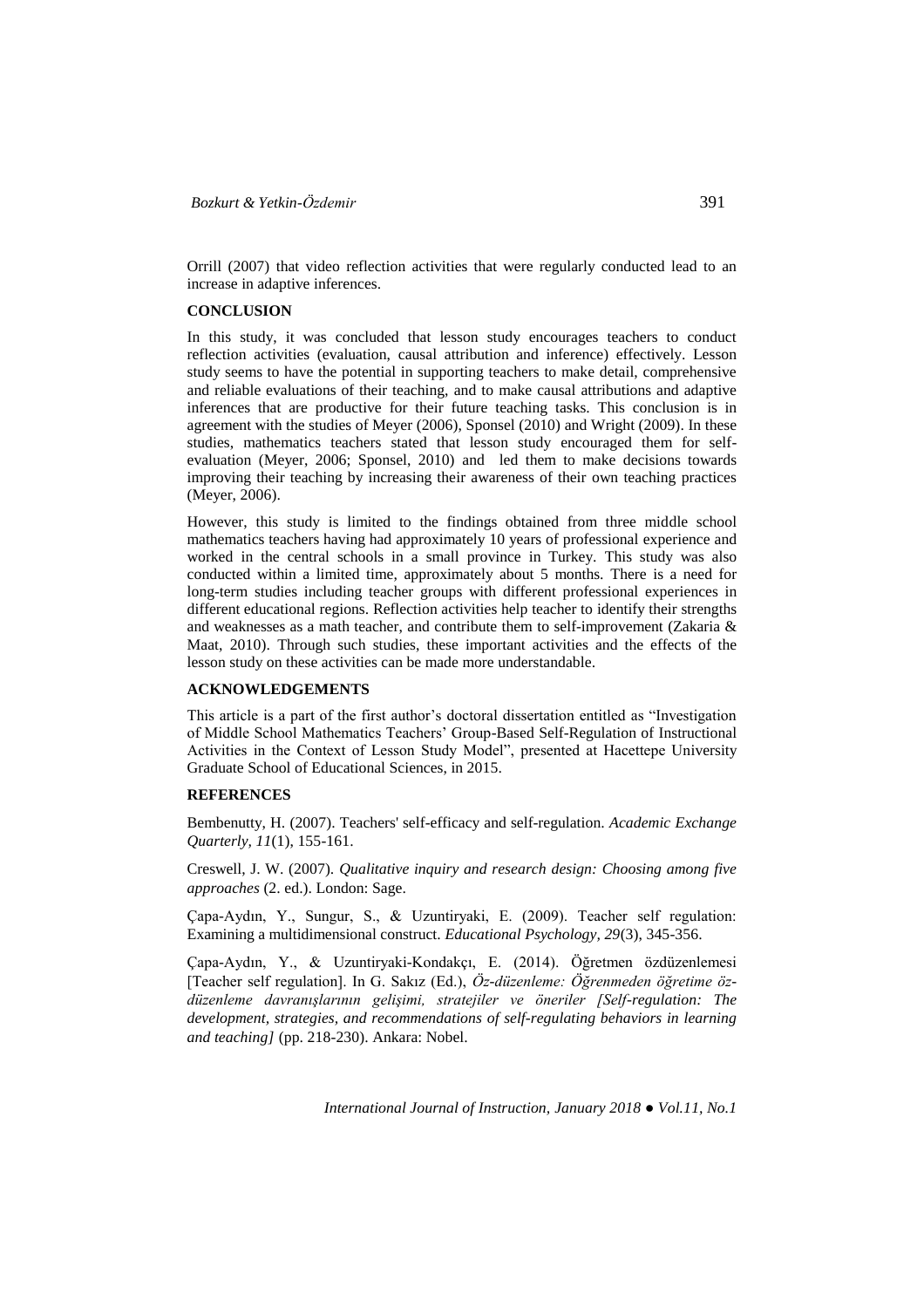Doig, B., & Groves, S. (2011). Japanese Lesson Study: Teacher professional development through communities of inquiry. *Mathematics Teacher Education and Development, 13*(1), 77-93.

Fernandez, C., & Yoshida, M. (2004). *Lesson Study: A Japanese approach to improving mathematics teaching and learning*. New Jersey: Lawrence Erlbaum Associates.

Gabriele, A. J., & Joram, E. (2007). Teachers' reflections on their reform-based teaching in mathematics: Implications for the development of teacher self-efficacy. *Action in Teacher Education, 29*(3), 60-74.

Kwon, N. Y., & Orrill, C. H. (2007). Understanding a teacher's reflections: A case study of a middle school mathematics teacher. *School Science and Mathematics, 107*(6), 246- 257.

Lewis, C. (2000, April). *Lesson Study: The core of Japanese professional development.* Paper presented at the Annual Meeting of the American Educational Research Association (AERA), New Orleans, United States of America.

Lin, X. (2001). Reflective adaptation of a technology artifact: A case study of classroom change. *Cognition and Instruction, 19*(4), 395-440.

Meyer, R. D. (2006). *Lesson Study: The effects on teachers and students in urban middle schools.* (Unpublished Doctoral Dissertation 3195279), Baylor University, Texas, United States.

Nathan, M. J., & Knuth, E. J. (2003). A study of whole classroom mathematical discourse and teacher change. *Cognition and Instruction, 21*(2), 175-207.

Paris, S. G., & Winograd, P. (2001). *The role of self-regulated learning in contextual teaching: Principles and practices for teacher preparation*. Columbus, OH: ERIC.

Pintrich, P. R. (2000). The role of goal orientation in self-regulated learning. In M. Boekaerts, P. R. Pintrich, & M. Zeidner (Eds.), *Handbook of Self-Regulation* (pp. 451- 502). New York: Academic Press.

Randi, J. (2004). Teachers as self-regulated learners. *Teachers College Record, 106*(9), 1825-1853.

Saito, E. (2012). Key issues of Lesson Study in Japan and the United States: A literature review. *Professional Development in Education, 38*(5), 777-789.

Schunk, D. H. (2001). Social cognitive theory and self-regulated learning. In B. J. Zimmerman & D. H. Schunk (Eds.), *Self-Regulated Learning and Academic Achievement: Theoretical Perspectives* (2nd ed., pp. 125-152). Mahwah, NJ: Lawrence Erlbaum Associates.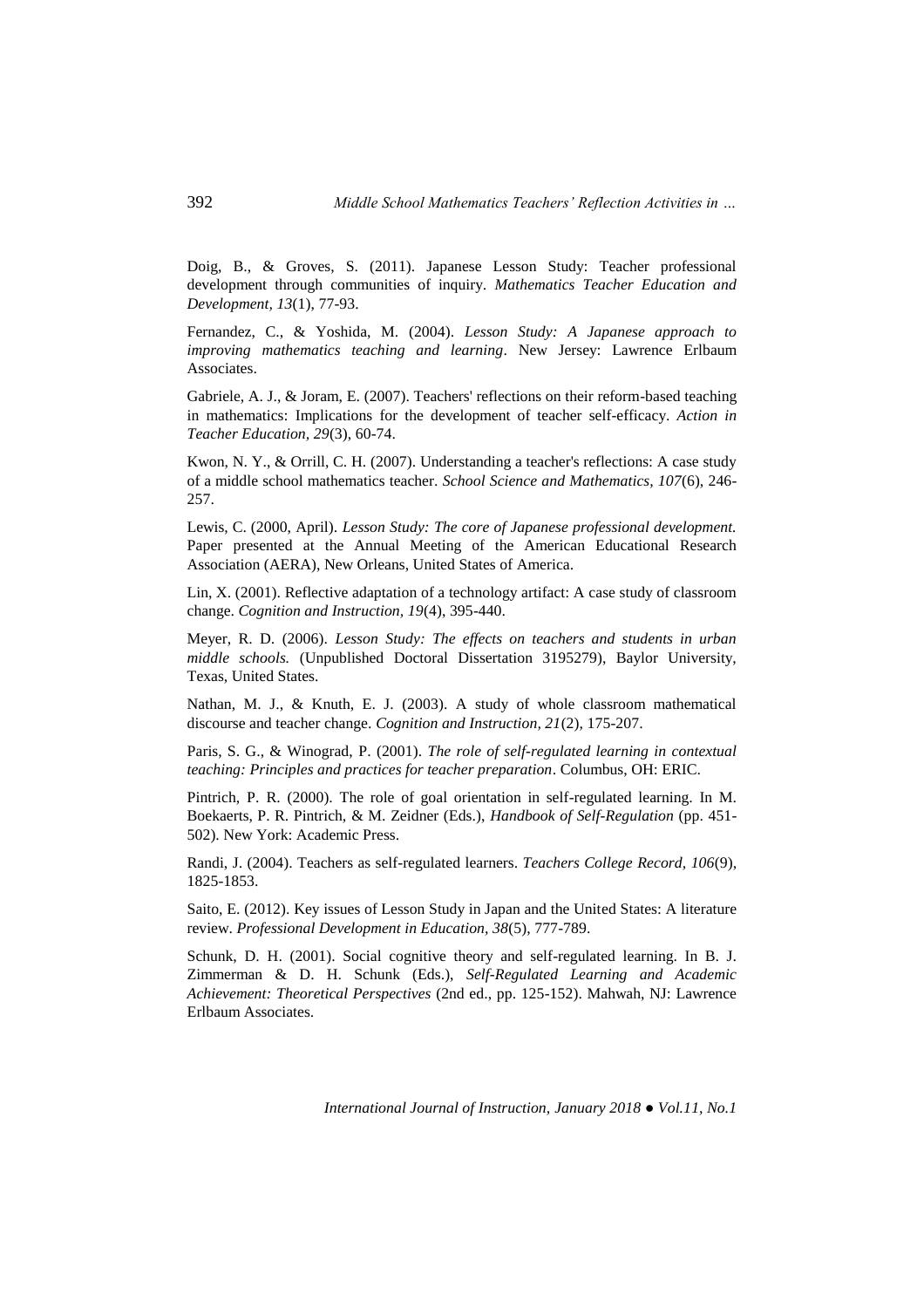Schunk, D. H. (2012). *Learning theories: An educational perspective* (6th ed.). Boston, MA: Pearson Education.

Simon, M. A. (1995). Reconstructing mathematics pedagogy from a constructivist perspective. *Journal for Research in Mathematics Education, 26*, 114-145.

Sponsel, B. J. (2010). *The impact of the infinite mathematics project on teachers' knowledge and teaching practice: A case study of a title IIB MSP professional development initiative.* (Unpublished Doctoral Dissertation 3438642), Kansas State University, Kansas, United States.

Stepanek, J. (2001). A new view of professional development. *Northwest Teacher, 2*(2), 2-6.

Stepanek, J., Appel, G., Leong, M., Mangan, M. T., & Mitchell, M. (2007). *Leading Lesson Study: A practical guide for teachers and facilitators*. California: Corwin Press.

Takahashi, A., & Yoshida, M. (2004). Ideas for establishing Lesson-Study communities. *Teaching Children Mathematics, 10*(9), 436-443.

Taylor, L. (1994). Reflecting on teaching: The benefits of self‐evaluation. *Assessment & Evaluation in Higher Education, 19*(2), 109-122.

Tursini, U. (2012, November). *Researching teacher self-evaluation practices of college english teachers in Indonesia.* Paper presented at the 5th International Conference of Education, Research and Innovation, Madrid, Spain.

Weiner, B. (1985). An attributional theory of achievement motivation and emotion. *Psychological Review, 92*(4), 548.

Wright, T. D. (2009). *Investigating teachers' perspectives on the impact of the Lesson Study process on their mathematical content knowledge, pedagogical knowledge, and the potential for student achievement.* (Unpublished Doctoral Dissertation 3361223), University of New Orleans, Louisiana, United States.

Yetkin-Özdemir, İ. E., Gürel, R., Akdal, P., & Bozkurt, E. (2014). Öğretmenlerde özdüzenleme: Matematik dersi örneği [Teacher self-regulation: A case of math lesson]. In G. Sakız (Ed.), *Öz-düzenleme: Öğrenmeden öğretime öz-düzenleme davranışlarının gelişimi, stratejiler ve öneriler [Self-regulation: The development, strategies, and recommendations of self-regulating behaviors in learning and teaching]* (pp. 233-247). Ankara: Nobel.

Yetkin-Özdemir, İ. E., Gürel, R., Bozkurt, E., & Akdal, P. (2015, June). *Göreve yeni başlayan ortaokul matematik öğretmenlerinin nedensel yüklemeleri [Causal attribution of novice middle-school mathematics teachers].* Paper presented at the 2nd Eurasian Educational Research Congress, Ankara, Turkey.

Yin, R. K. (2003). *Case study research: Design and methods* (3rd ed.). London: Sage.